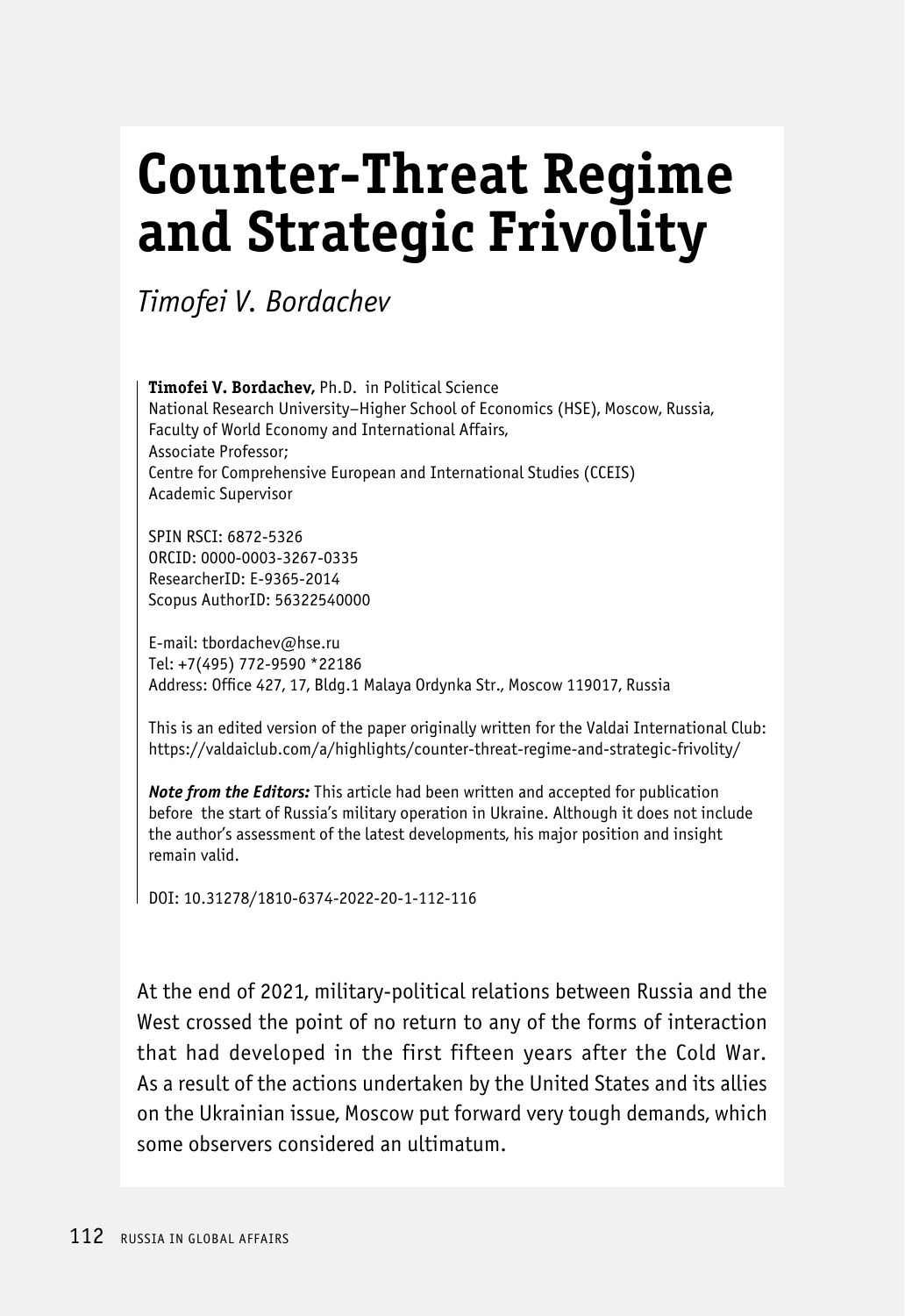We can, of course, assume that as an intermediate result of these Russian decisions, an inertial scenario will prevail: the United States and the leading Western countries will agree to begin protracted consultations with Russia, which will end in a cosmetic revision of the fundamental principles of the international order in Europe. These principles, as we know, emerged after the Cold War and reflected the maximum freedom of opportunities for Western countries in pursuing their selfish interests. This scenario will not change the nature of Russia-West relations; they will remain hostile. However, it may reduce the acuteness of the conflict in the specific historical period.

For a number of reasons, such an inertial scenario has real prerequisites. We should not underestimate the determination of the U.S. leadership if not to reverse the policy of confrontation with Russia that has emerged over the past decades, then to move away from it. Indeed, President Biden takes seriously China's challenging U.S. status as the primary beneficiary of globalization. Maintaining a high degree of tension on the border with Russia is not an ideal condition under which to fight Beijing on another front. So, the United States may choose if not to abandon the confrontation with Moscow, then at least to temporarily shift it to the negotiating table. Moreover, America's leading European allies are interested in reducing the intensity of the conflict with Russia. Germany, France, and Italy would like stabilization in the Eastern theatre because confrontation with Russia is already bringing real trouble to Europe. Russia itself may be interested in such a course of events as it will let it address the Ukraine issue out of the context of the military confrontation in Europe.

However, it is equally conceivable that the United States and its allies may choose to ignore the Russian proposals, or their reaction may be reasonably viewed by Russia as a refusal to engage in meaningful dialogue. Apparently, the United States is either confident that Russia will refrain from decisive action in Ukraine, or does not consider the catastrophe of the Ukrainian state a big problem for itself. Also, there is no situation in Europe that could require Washington to react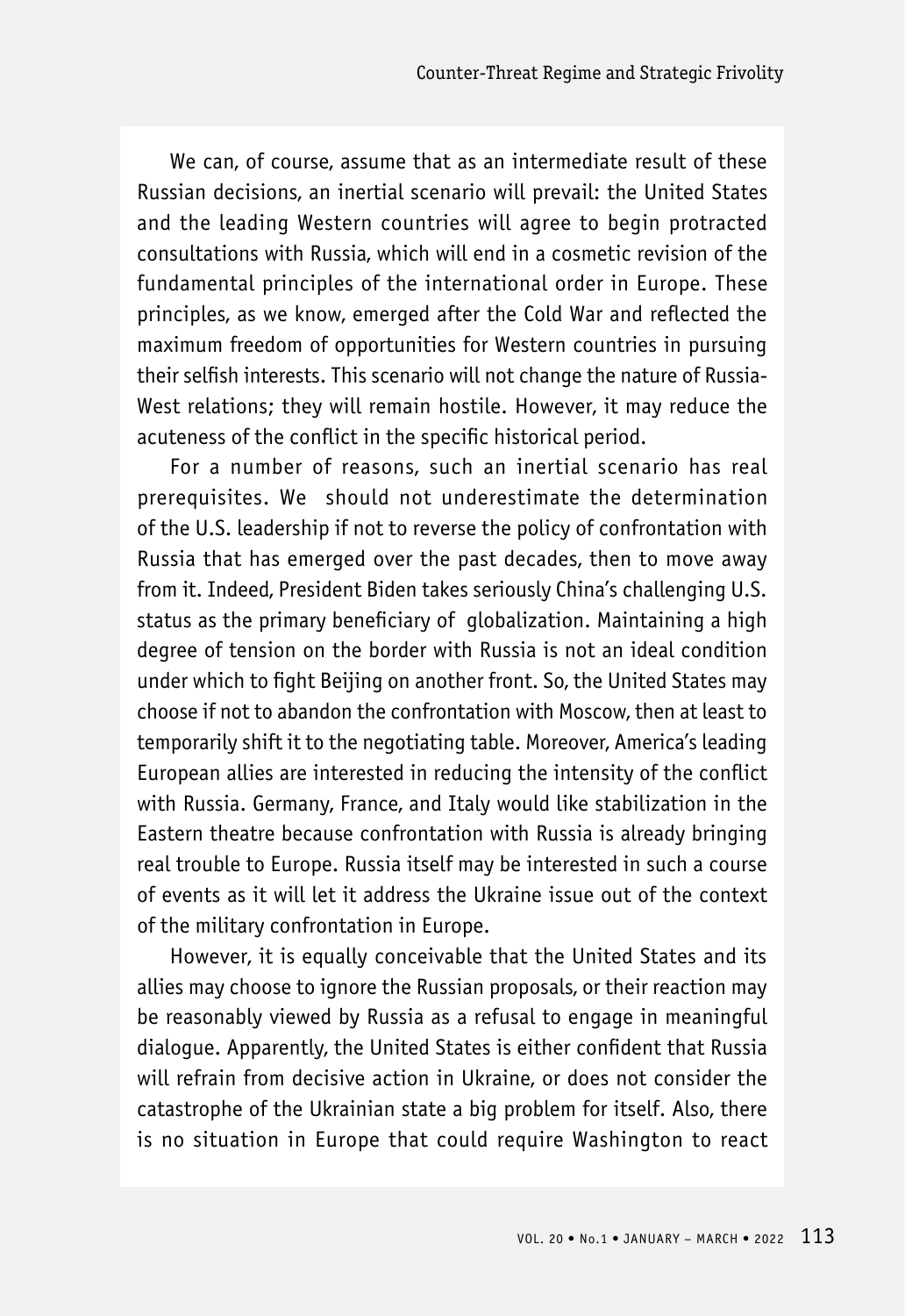to Russia's actions in such a way that would create a threat of escalation to a war between the two countries. However, rejection of the inertial scenario will gradually increase the probability of such a situation.

This is because in this case the interaction between the two nuclear superpowers in Europe may become more dynamic. The nature of these dynamics was elegantly formulated by a senior Russian Foreign Ministry official shortly after the new Russian proposals were presented to the Western partners as a "counter-threat regime." Presumably, this diplomatic wording actually presupposes the possibility of a limited arms race involving certain types of weaponry and a military buildup which Russia will find necessary proceeding from its subjective assessment of the threat posed by the West. This means that in the coming years, we may see a gradual transformation of the "farcical" Cold War in Europe into a more or less real one.

In practical terms, it would be worthwhile to expect Russia to build up such military-technical capabilities that could compensate for the advantages that the United States and its allies get from the continued Russophobic policy which Russia urged them to abandon. This is, above all, the creation by the West of elements of a military infrastructure for conducting offensive operations in territories, including Ukraine, bordering on Russia. In response to this and other, already existing, capabilities that the West can use for inflicting damage, Russia can deploy forces and facilities in its territory to prevent this in the event of a direct conflict (which both sides do not yet consider to be something realistic).

Furthermore, Moscow can use asymmetric ways to create additional concerns for the United States where it really matters. In other words, relations between Russia and the West in Europe can quickly degrade into a direct confrontation, similar to that of the Cold War years. The difference is that today the boundary of threats has shifted close to Russia's most important industrial and administrative centers, and modern technical capabilities make up for the reduced size of the armies, which are only a fraction of the size they once were. Simultaneously,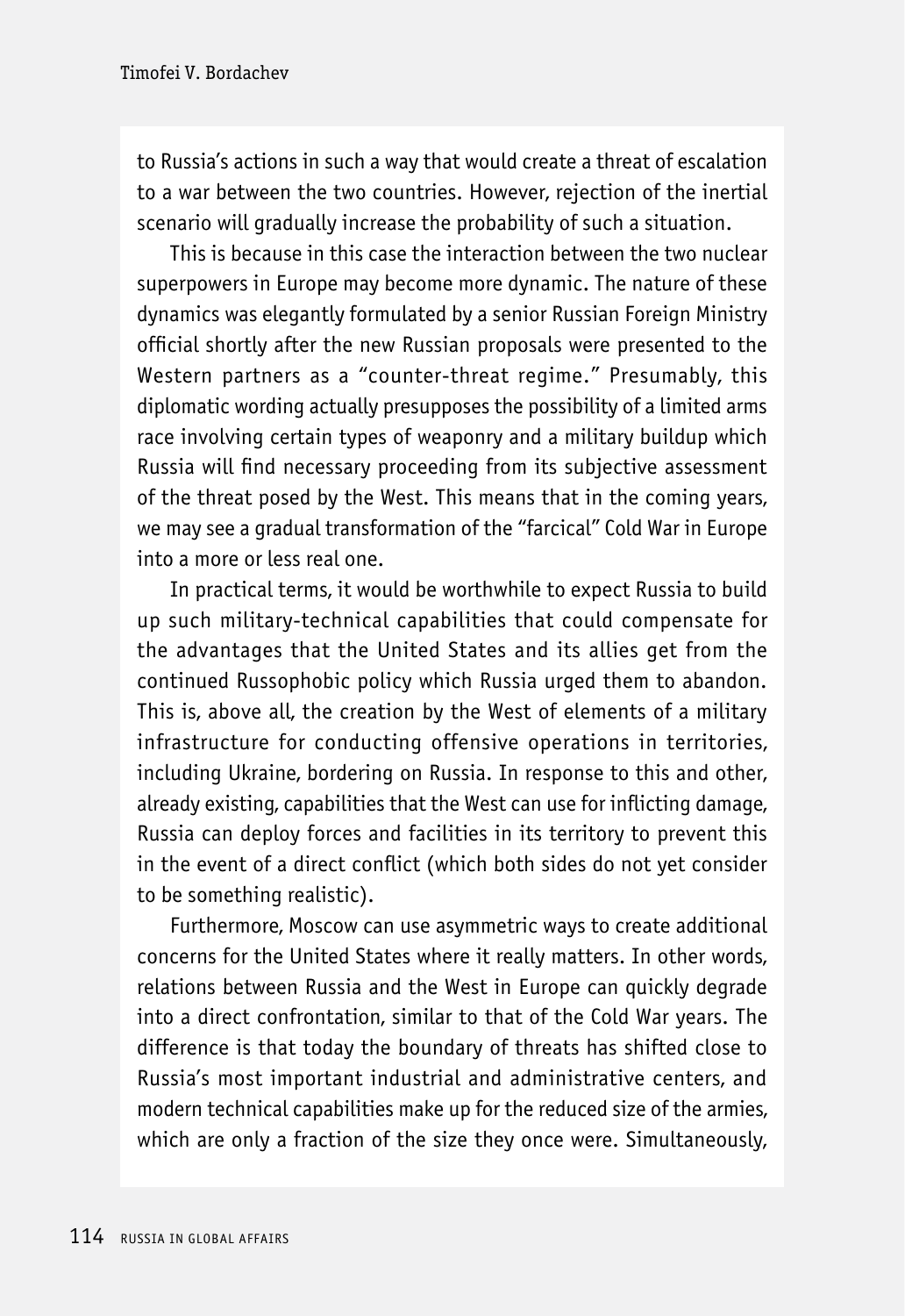the United States will have to build—with even less reliance on allies—a similar system of confrontation in the East, with China.

In principle, such a situation, if it ever comes to that, does not entail anything tragic. Moreover, it will be the result of Russia's deliberate rejection of the international order in Europe that openly fails to take into account its basic interests. A relatively cloudless atmosphere in the security relations between Russia and the West existed for only several short periods after the Cold War, when Russia either could not (in principle) object to the decisions of the United States and its allies, or refrained from doing so for tactical reasons. After 1999, the latter pattern of behavior prevailed, and the crisis between 2008 and 2014 was the result of Russia's strengthening.

That Russia and the West will once again target each other with military force will simply mean a reproduction of the nature of relations that existed between the powers throughout the entire history of their development, but this time at a new technical level. In any case, despite economic pressure from the West, Russia will still maintain trade relations with the United States and its allies in the coming years. However, Russia's dependence on the main financial infrastructure under their control will decrease. Apparently, this is where the situation is heading, regardless of whether the relationship will face serious crises or develop according to an inertial scenario. The military of Russia and Western countries will confront each other in Europe, with Russian weapons aimed at NATO facilities that Moscow will consider important, and this situation will create a new normal.

The Ukraine issue will develop in its own way. After all, the core of Ukraine's problem is the weakness of its state, and not its foreign policy. In any case, Western countries will not be able to solve this problem, especially given the preservation of Russia's influence and its indirect presence in the eastern part of Ukraine. Moreover, the question of full-fledged NATO membership for Ukraine, as well as for Georgia, or the deployment of substantial U.S. forces there will not be on the agenda, simply because the United States is not going to create